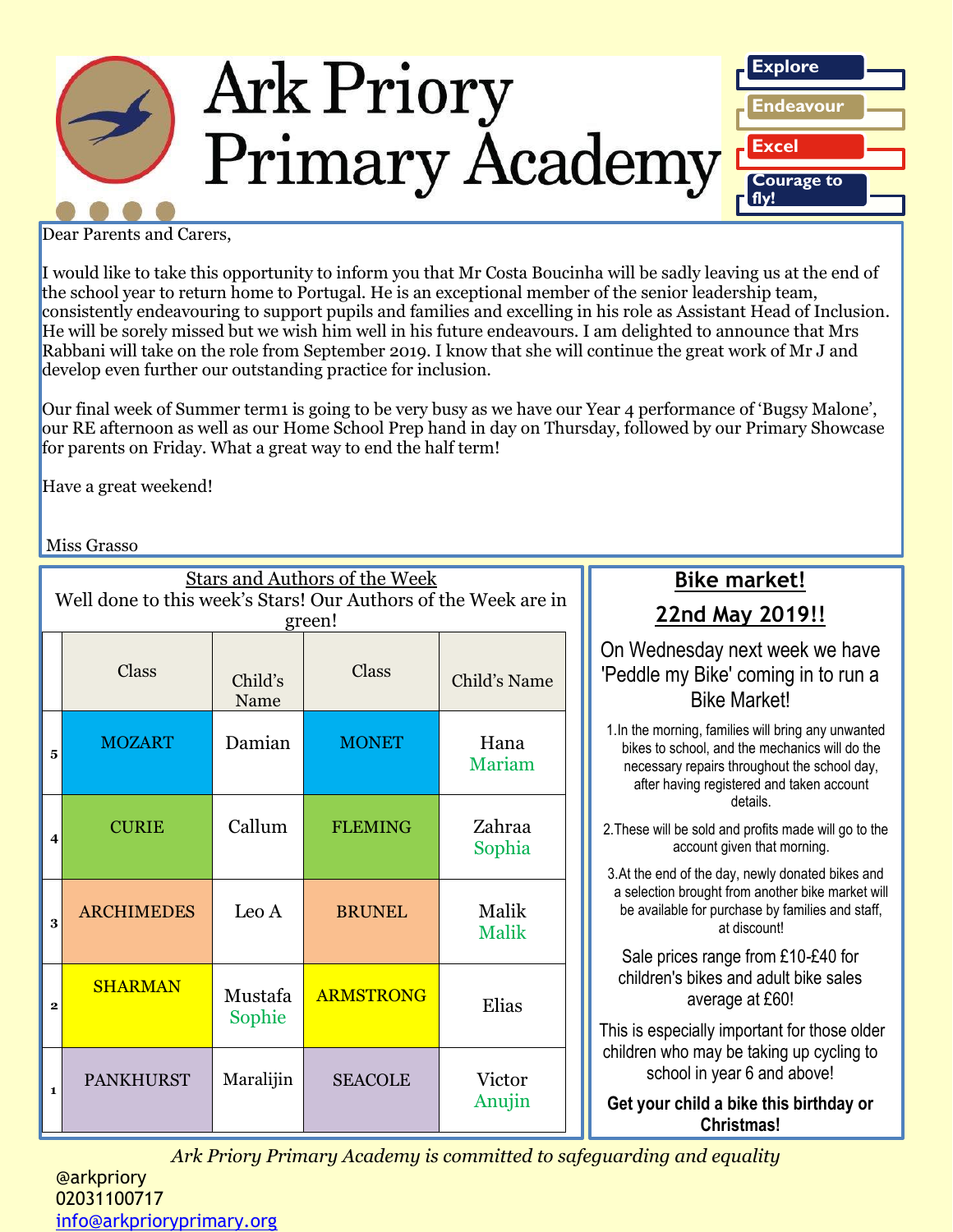# **PSHE News**

During PSHE we have revisited the PANTS rule.

**P**rivates are private, **A**lways remember your body belongs to you , **N**o means no, **T**alk about secrets that upset you, **S**peak up, someone can help!

Please follow the links for further information.

[http://www.thefa.com/football-rules](http://www.thefa.com/football-rules-governance/safeguarding/pants---the-nspcc-underwear-rule)[governance/safeguarding/pants---the-nspcc](http://www.thefa.com/football-rules-governance/safeguarding/pants---the-nspcc-underwear-rule)[underwear-rule](http://www.thefa.com/football-rules-governance/safeguarding/pants---the-nspcc-underwear-rule)

[https://www.nspcc.org.uk/preventing](https://www.nspcc.org.uk/preventing-abuse/keeping-children-safe/underwear-rule/)[abuse/keeping-children-safe/underwear-rule/](https://www.nspcc.org.uk/preventing-abuse/keeping-children-safe/underwear-rule/)

This week as part of Mental Health Awareness Week we have been discussing how we see ourselves and our body image. Please follow the link below for further information and resources.

[https://www.mentallyhealthyschools.org.uk/ri](https://www.mentallyhealthyschools.org.uk/risks-and-protective-factors/lifestyle-factors/body-image/) [sks-and-protective-factors/lifestyle](https://www.mentallyhealthyschools.org.uk/risks-and-protective-factors/lifestyle-factors/body-image/)[factors/body-image/](https://www.mentallyhealthyschools.org.uk/risks-and-protective-factors/lifestyle-factors/body-image/)

[www.mentallyhealthyschools.org.uk](http://www.mentallyhealthyschools.org.uk/)

## **Volunteering on school trips**

The school relies on parent volunteers to enable trips to happen and we are really grateful for your help. However, I would just like to clarify to all parents, if you volunteer to help out on a school trip **under no circumstances** do you use your phone to take photographs of any children or paperwork the teacher has handed to you. Please do not discuss the trip with parents on any social media site, this includes WhatsApp. You could be breaching the GDPR law and will not be considered to volunteer on further trips. Thank you for your understanding. Mrs Harper

# **EYFS trips this week**

**Reception** children showed lots of courage during their trip to London Zoo. We went on a Lion Hunt and impressed the lions by singing our very own Leo the Lion song. We also dared to enter Tiger Territory! The sun was shining and the excitement from seeing so many animals was just magical! Thank you to all of the parents who helped to make the day a success!



**Nursery** children went on a trip to the farm which was a great success! The children learnt about different habitats and even got to hold and feed a wide variety of animals.

Thank you to all of the parent helpers for making our first ever Nursery trip an excellent experience!



*Ark Priory Primary Academy is committed to safeguarding and equality*